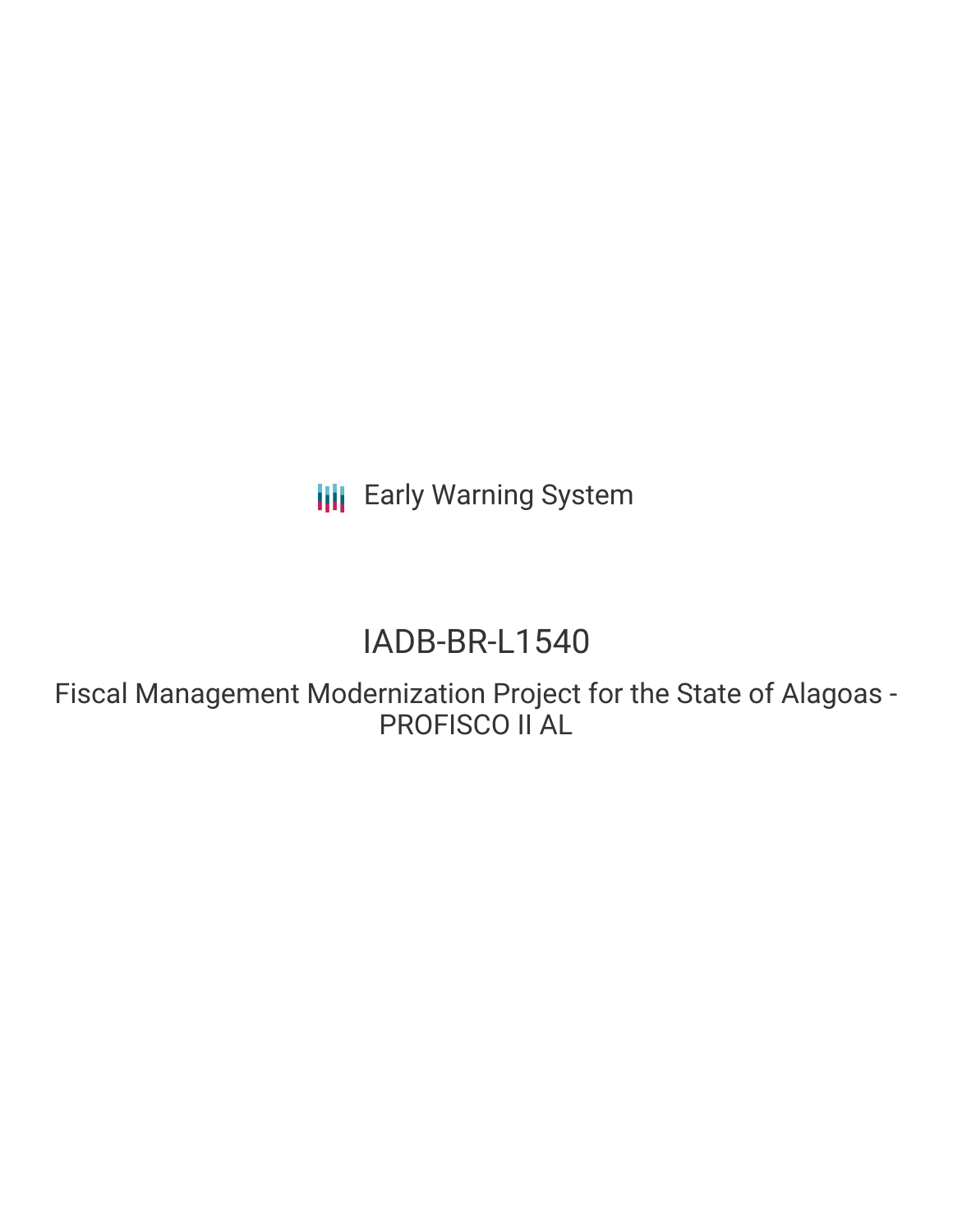

#### **Quick Facts**

| <b>Countries</b>               | <b>Brazil</b>                          |
|--------------------------------|----------------------------------------|
| <b>Specific Location</b>       | State of Alagoas                       |
| <b>Financial Institutions</b>  | Inter-American Development Bank (IADB) |
| <b>Status</b>                  | Proposed                               |
| <b>Bank Risk Rating</b>        | U                                      |
| <b>Borrower</b>                | Government of Brazil                   |
| <b>Sectors</b>                 | Finance                                |
| <b>Investment Type(s)</b>      | Loan                                   |
| <b>Investment Amount (USD)</b> | \$34.20 million                        |
| <b>Project Cost (USD)</b>      | $$37.62$ million                       |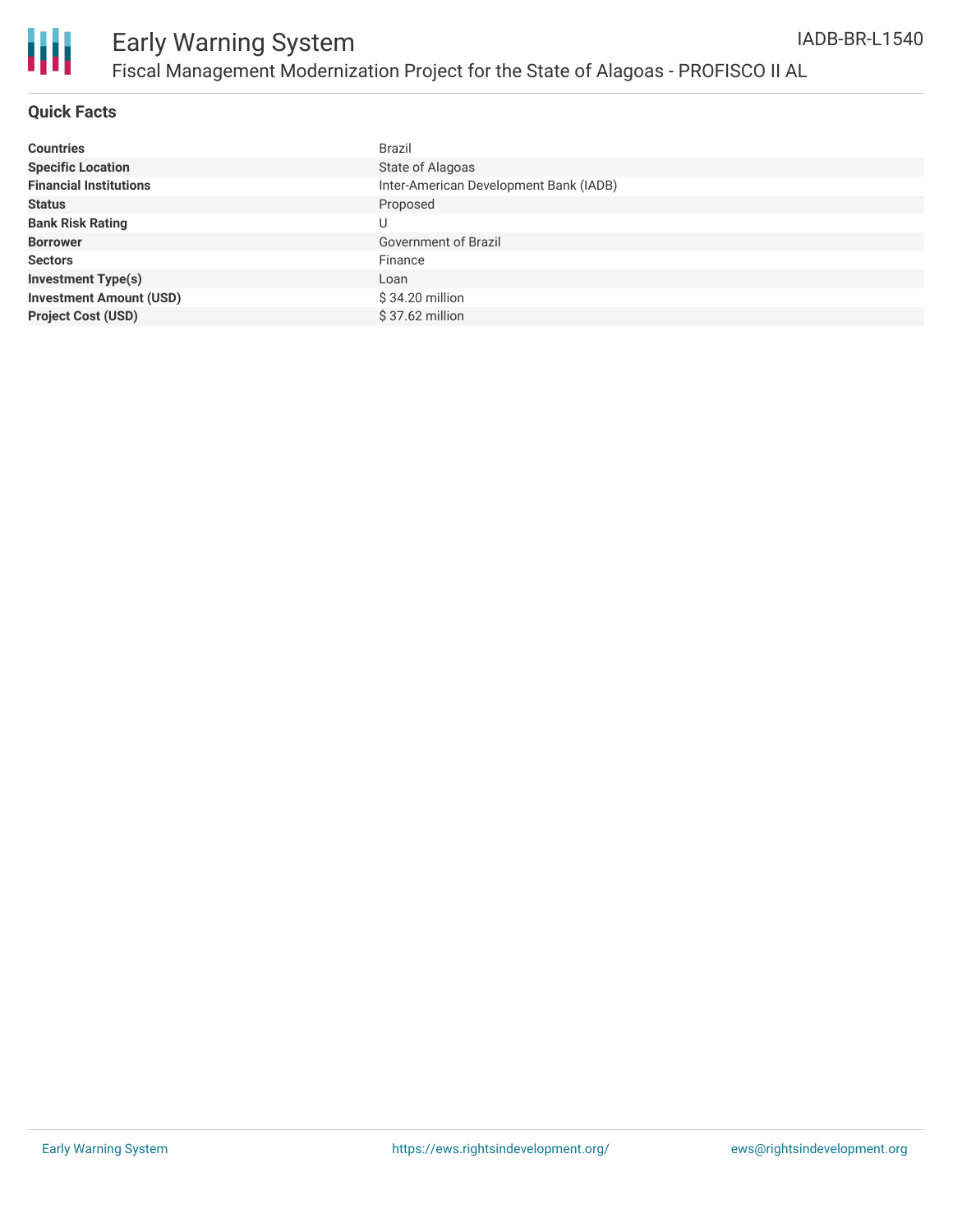

# **Project Description**

The project objective is to contribute to the state's fiscal sustainability through:(i) modernization of fiscal management; (ii) improvement of tax administration; and (iii) improvement of public expenditure management.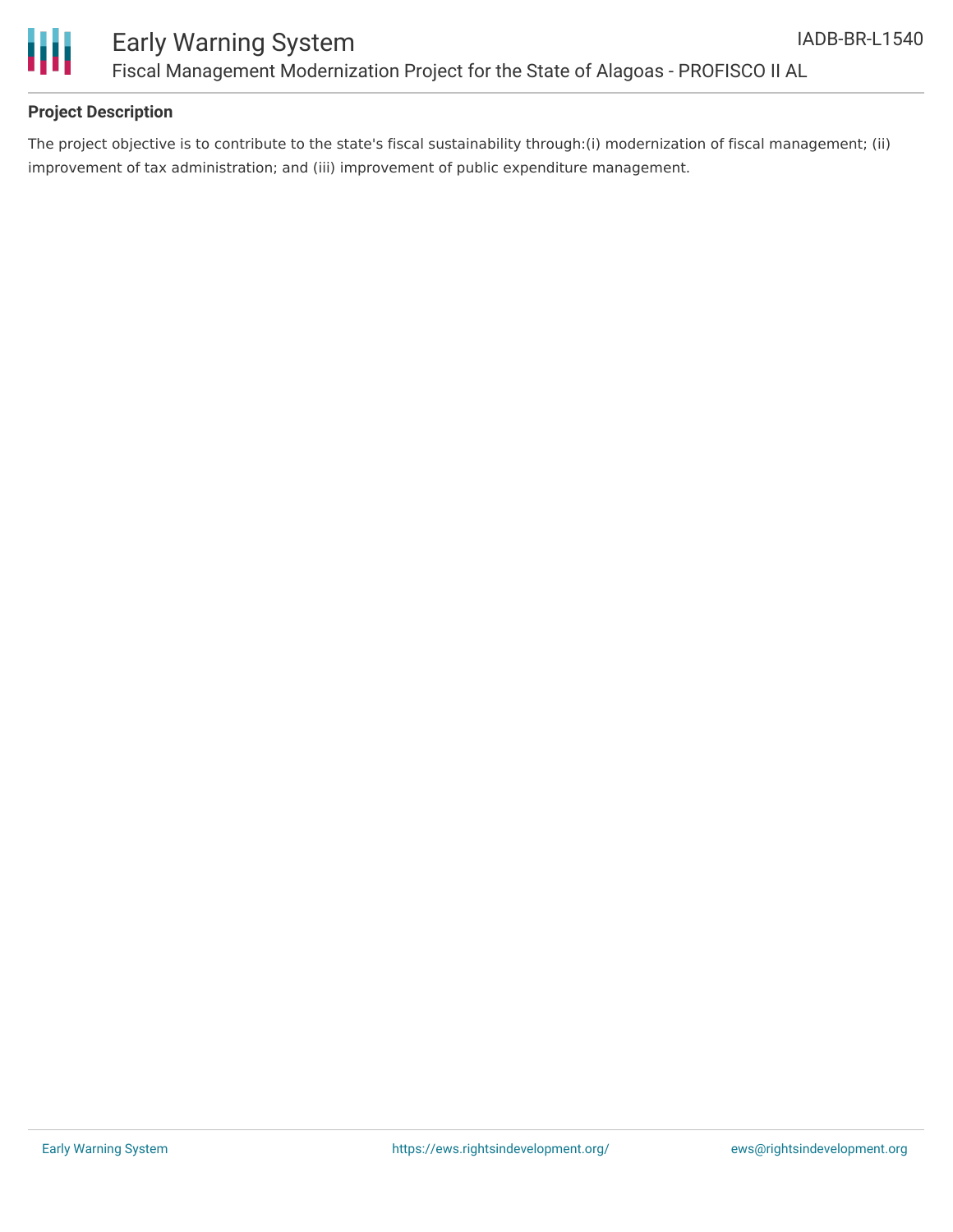

# Early Warning System Fiscal Management Modernization Project for the State of Alagoas - PROFISCO II AL

### **Investment Description**

• Inter-American Development Bank (IADB)